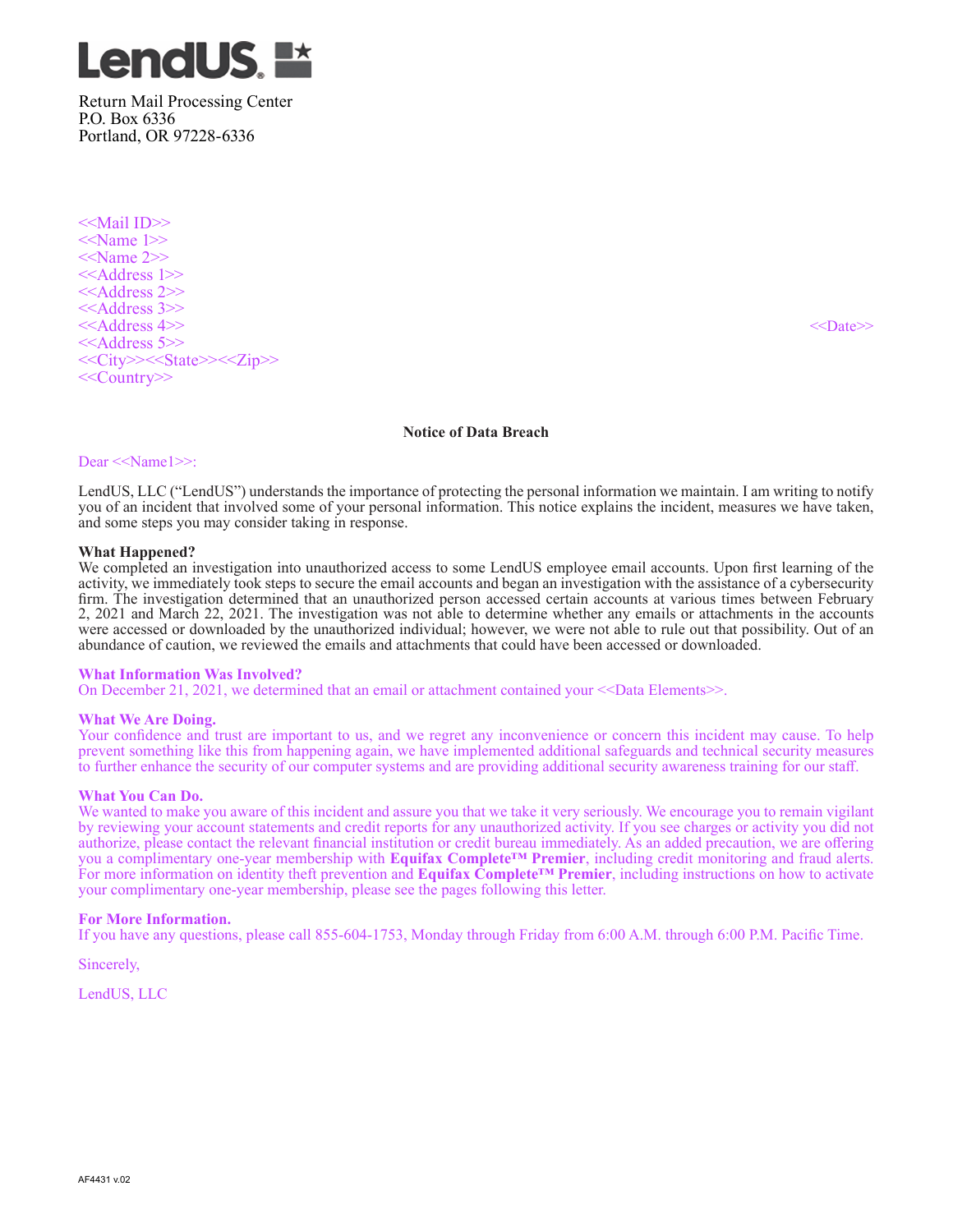

# **Equifax Complete™ Premier**

\*Note: You must be over age 18 with a credit file to take advantage of the product

## **Key Features**

- Annual access to your 3-bureau credit report and VantageScore<sup>1</sup> credit scores
- Daily access to your Equifax credit report and 1-bureau VantageScore credit score
- 3-bureau credit monitoring<sup>2</sup> with email notifications of key changes to your credit reports
- WebScan notifications<sup>3</sup> when your personal information, such as Social Security Number, credit/debit card or bank account numbers are found on fraudulent Internet trading sites
- Automatic fraud alerts<sup>4</sup>, which encourages potential lenders to take extra steps to verify your identity before extending credit, plus blocked inquiry alerts and Equifax credit report lock<sup>5</sup>
- Identity Restoration to help restore your identity should you become a victim of identity theft, and a dedicated Identity Restoration Specialist to work on your behalf
- Up to \$1,000,000 of identity theft insurance coverage for certain out of pocket expenses resulting from identity theft<sup>6</sup>.
- Lost Wallet Assistance if your wallet is lost or stolen, and one-stop assistance in canceling and reissuing credit, debit and personal identification cards.

## **Enrollment Instructions**

## Go to *www.equifax.com/activate*

Enter your unique Activation Code of <<ACTIVATION CODE>>, then click "Submit" and follow these 4 steps:

## **1. Register:**

Complete the form with your contact information and click "Continue". *If you already have a myEquifax account, click the 'Sign in here' link under the "Let's get started" header. Once you have successfully signed in, you will skip to the Checkout Page in Step 4.*

## **2. Create Account:**

Enter your email address, create a password, and accept the terms of use.

## **3. Verify Identity:**

To enroll in your product, we will ask you to complete our identity verification process.

## **4. Checkout**:

Upon successful verification of your identity, you will see the Checkout Page. Click "Sign Me Up" to finish enrolling.

## **You're done!**

The confirmation page shows your completed enrollment. Click "View My Product" to access the product features.

*<sup>1</sup> The credit scores provided are based on the VantageScore® 3.0 model. For three-bureau VantageScore credit scores, data from Equifax®, Experian®, and TransUnion® are used respectively. Any one-bureau VantageScore uses Equifax data. Third parties use many different types of credit scores and are likely to use a different type of credit score to assess your creditworthiness.* 

*<sup>2</sup> Credit monitoring from Experian and TransUnion will take several days to begin.*

*<sup>3</sup> WebScan searches for your Social Security Number, up to 5 passport numbers, up to 6 bank account numbers, up to 6 credit/debit card numbers, up to 6 email addresses, and up to 10 medical ID numbers. WebScan searches thousands of Internet sites where consumers' personal information is suspected of being bought and sold, and regularly adds new sites to the list of those it searches. However, the Internet addresses of these suspected Internet trading sites are not published and frequently change, so there is no guarantee that we are able to locate and search every possible Internet site where consumers' personal information is at risk of being traded.* 

*<sup>4</sup> The Automatic Fraud Alert feature is made available to consumers by Equifax Information Services LLC and fulfilled on its behalf by Equifax Consumer Services LLC.*

<sup>&</sup>lt;sup>5</sup>Locking your Equifax credit report will prevent access to it by certain third parties. Locking your Equifax credit report will not prevent access to your credit report at any other credit reporting agency. Entities that may still have access to your Equifax credit report include: companies like Equifax Global Consumer *Solutions, which provide you with access to your credit report or credit score, or monitor your credit report as part of a subscription or similar service; companies that provide you with a copy of your credit report or credit score, upon your request; federal, state and local government agencies and courts in certain circumstances; companies using the information in connection with the underwriting of insurance, or for employment, tenant or background screening purposes; companies that have a current account or relationship with you, and collection agencies acting on behalf of those whom you owe; companies that authenticate a consumer's identity for purposes other than granting credit, or for investigating or preventing actual or potential fraud; and companies that wish to make preapproved offers of credit or insurance to you. To opt out of such pre-approved offers, visit www.optoutprescreen.com.* 

<sup>&</sup>lt;sup>6</sup>The Identity Theft Insurance benefit is underwritten and administered by American Bankers Insurance Company of Florida, an Assurant company, under group<br>or blanket policies issued to Equifax, Inc., or its respective aff